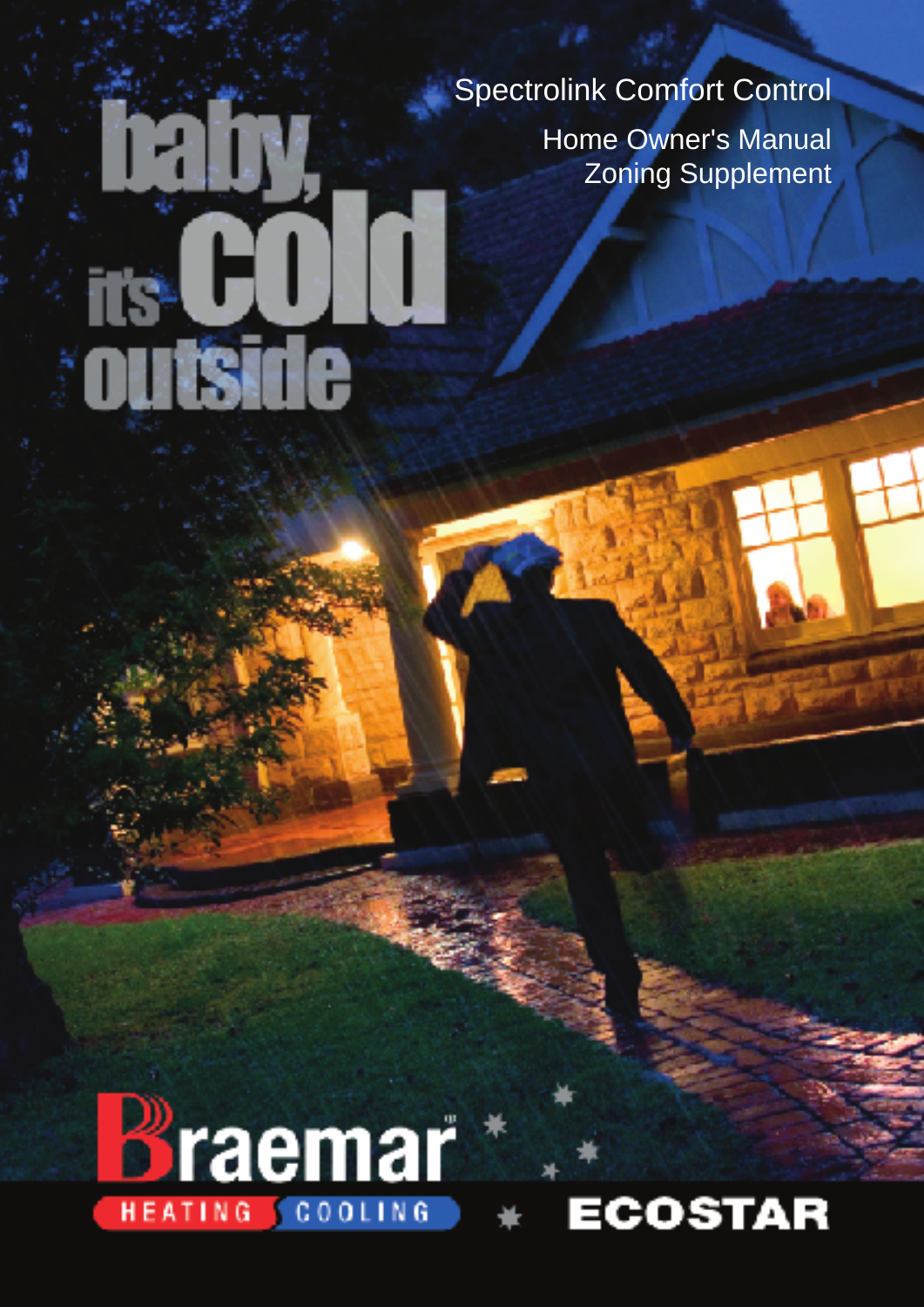

## Zoning Supplement

This supplement describes how to use the features available with your zoned heating or heating/cooling system. The following standard features are described in your Home Owner's Manual:

- Turning the system on and off
- Setting the clock
- • Programming for automatic operation
- • Button and display functions
- • Home/Away function
- • Adjusting the set temperature

Operation of your zoned heating or heating/cooling system depends on whether you have a:

 *- Single Spectrolink Comfort Control* (see information on this page), or

 *- Multiple Spectrolink Comfort Controls* (see information on opposite page).

## Single Spectrolink Comfort Control

### *How does your zoned system operate ?*

Your zoned heating or heating/cooling system allows you to heat or cool only the zones that you require. The system is automatically turned off when the set temperature is reached and turned back on when required. As zones are turned on or off, either manually or by the user-set AUTO program, the heater adjusts the fan speed to values that have been pre-set by your installer.

### *How to manually turn a zone on or off ?*

To turn a zone off manually, open the control door and press the corresponding zone button - the number for this zone will disappear from the display. To turn this zone back on press that zone button again.

### *How many zones can be turned off ?*

All zones can be turned off except the "common zone". The common zone is an area that has not been fitted with a zone damper and therefore operates whenever the heater or cooler is operating.

### *Air flow adjustment*

To increase or decrease the air flow open the control door, press the FAN button and then press the up or down arrows to achieve the desired air flow. If the fan speed is adjusted during AUTO mode the system will revert to the programmed fan speed when the next program time period begins.

### *Refrigerated cooling operation*

When operating in refrigerated cooling mode, zones can be controlled in the same way as in heating mode. Fan speed is not adjustable in refrigerated cooling mode.

### *Evaporative cooling operation*

Zoning is not available in evaporative cooling mode.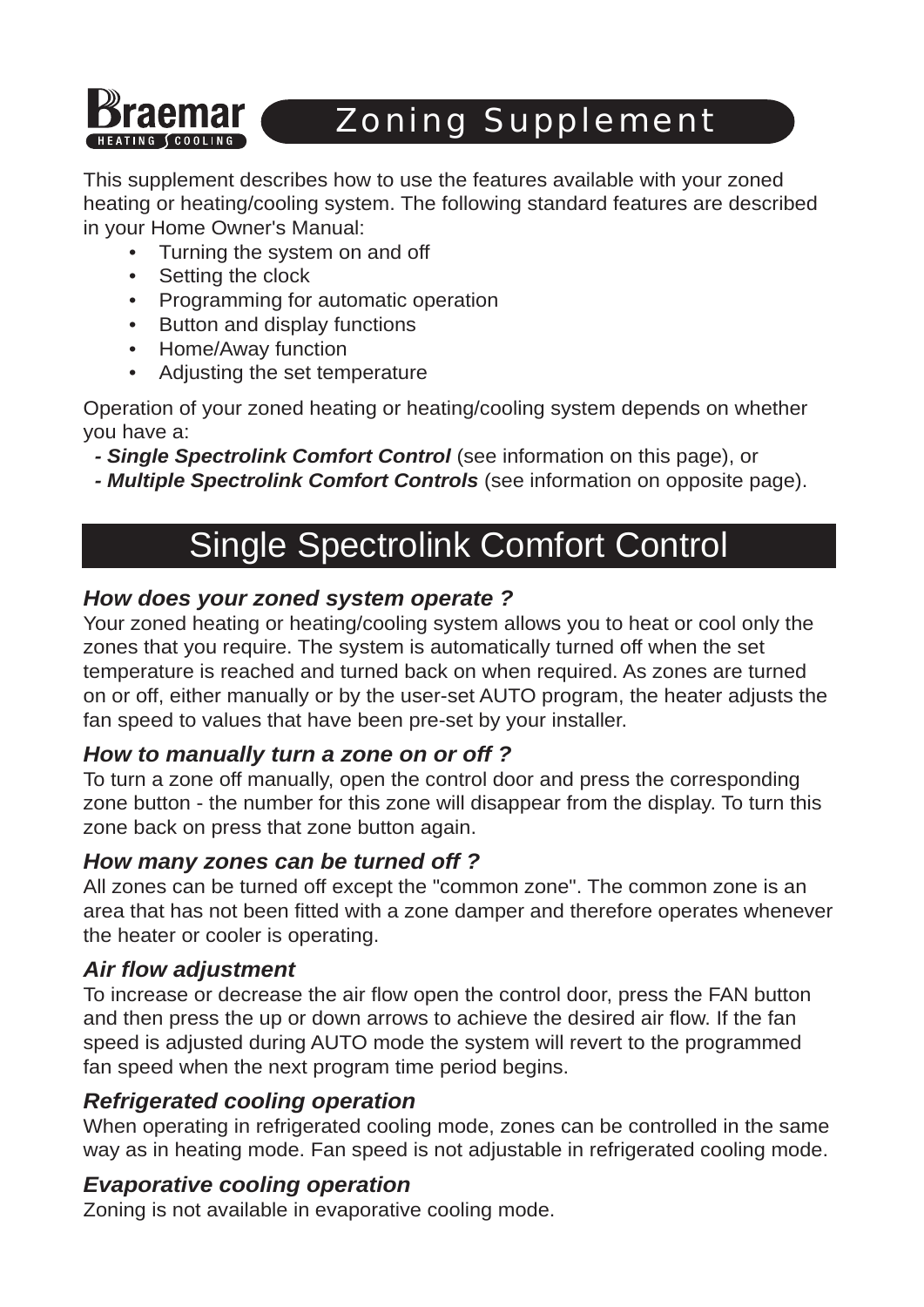

Zoning Supplement

### Multiple Spectrolink Comfort Controls

### *How does your zoned system operate ?*

Your zoned heating or heating/cooling system allows you to heat or cool only the zones that you require. A zone is automatically turned off when the set temperature is reached in that zone and turned back on when the temperature falls below the set temperature for that zone. The "Master Control" is located in the main zone (zone 1) with other zones controlled by "Slave Controls".

### *To turn the system on*

To turn the system on press the ON/OFF button on the "Master Control" - when the "Master Control" is turned off the whole system turns off.

When the "Master Control" is turned on:

- Any "Slave Control" that was last operated in AUTO mode wil turn on in AUTO mode,
- Any "Slave Control" that was last operated in MANUAL mode wil remain off until the "Slave Control is turned on.

In heating mode any zone can be operated independently of any other zone:

- All controls can be programmed with their own individual times and temperatures and can operate independently of other controls (refer to the Home Owner's Manual for details on how to set the user program - follow the same procedure for each control), and
- All controls can be operated in MANUAL or AUTO mode, regardless of the mode of other controls.

### *How to manually turn a zone on or off ?*

Provided the "Master Control" is turned on, press the ON/OFF button on any control to turn that zone on - MANUAL or AUTO mode can then be selected. Press the ON/OFF button again to turn that zone off.

### *How many zones can be turned off ?*

All zones can be turned off (except the "common zone" if one has been installed). The common zone is an area that has not been fitted with a zone damper and therefore operates whenever the heater or cooler is operating.

### *Air flow adjustment*

As zones are turned on or off, the heater will automatically set the air flow based on fan speeds that have been pre-set by your installer. Fan speed is not user-adjustable in a multiple control system.

### *Refrigerated cooling operation*

In refrigerated cooling mode zone 1 will be on whenever any zone requires cooling, otherwise, zones can be controlled in the same way as in heating mode. Fan speed is not adjustable in refrigerated cooling mode.

### *Evaporative cooling operation*

Zoning is not available in evaporative cooling mode.